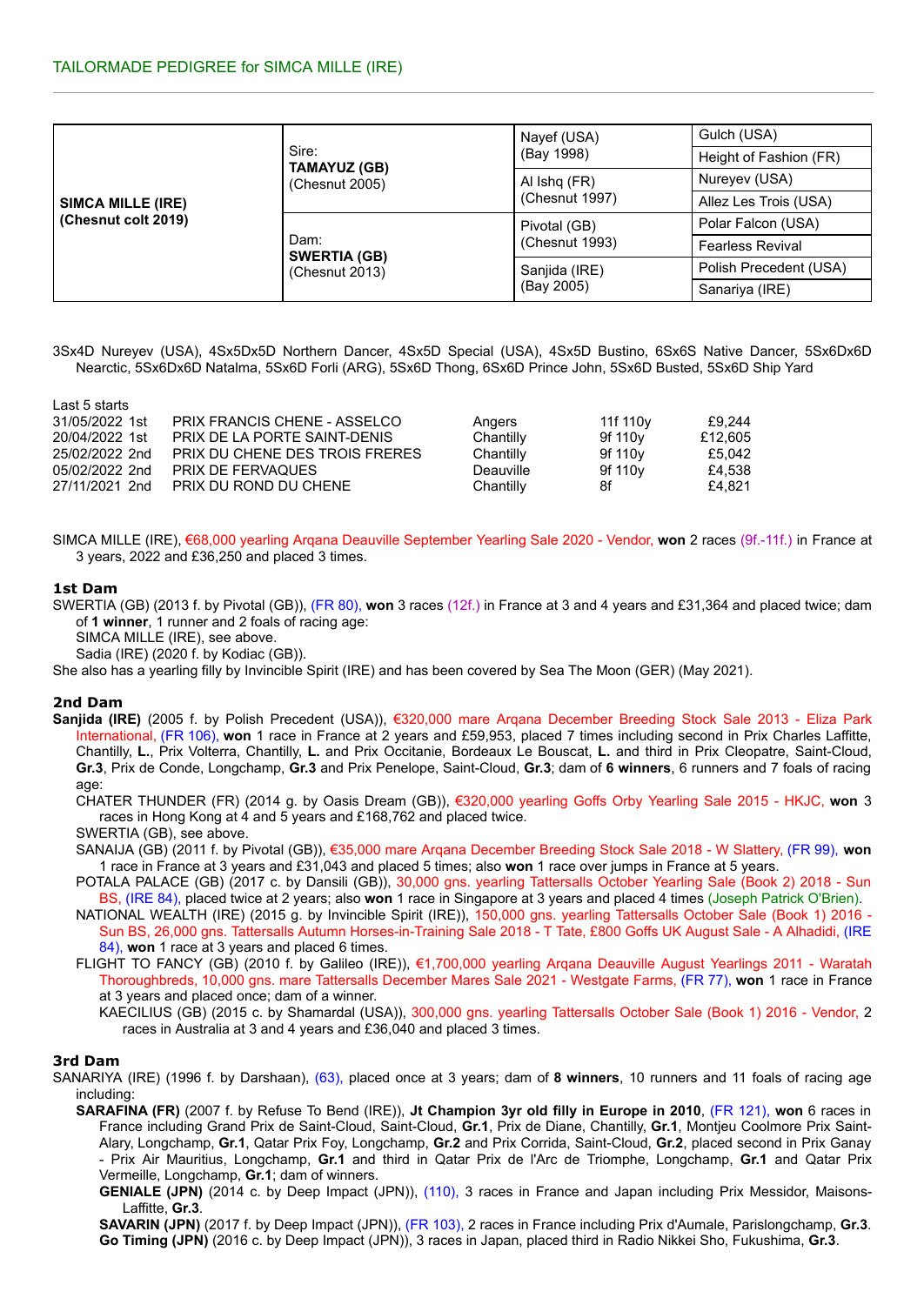MY PRECIOUS (JPN) (2018 c. by Victoire Pisa (JPN)), 1 race in Japan at 4 years, 2022.

**SANDAGIYR (FR)** (2008 g. by Dr Fong (USA)), €140,000 Arqana Saint Cloud 'Arc de Triomphe' Sale 2011 - Anthony Stroud BS, (110), **won** 3 races in France and U.A.E. including Dubal Firebreak Stakes, Meydan, **Gr.3** and Prix de Pontarme, Chantilly, **L.**

- **SANAYA (IRE)** (2003 f. by Barathea (IRE)), €80,000 mare Arqana December Breeding Stock Sale 2015 M O'Toole, (FR 107), **won** 4 races in France and U.A.E. including Prix Casimir Delamarre, Longchamp, **L.** and Storming Home Cape Verdi Stakes, Nad Al Sheba, **L.**, placed second in Montjeu Coolmore Prix Saint-Alary, Longchamp, **Gr.1**; dam of winners.
	- SIMONS KING (IRE) (2018 c. by Kingman (GB)), €140,000 yearling Arqana Deauville August Yearling Sale 2019 Ecurie Normandie, 1 race; also 2 races in France at 4 years, 2022 and placed 3 times.
	- VAYNOR (IRE) (2019 g. by Mastercraftsman (IRE)), 65,000 gns. yearling Tattersalls October Yearling Sale (Book 2) 2020 SackvilleDonald, (68), 1 race at 3 years, 2022 (Charles Hills).
- Whowonthetoss (IRE) (2016 g. by Makfi (GB)), £80,000 Tattersalls Cheltenham January Sale 2020 Vendor, placed once in a N.H. Flat Race; also placed 4 times over hurdles from 4 to 6 years, 2022 (A. L. T. Moore).

# **Sanjida (IRE)**, see above.

- SANADA (IRE) (2001 f. by Priolo (USA)), €18,000 Agence Francaise Deauville December Mixed 2004 Agence FIPS, (FR 82), **won** 1 race in France and placed 4 times; dam of winners.
	- **Saint Loup (FR)** (2009 c. by Zamindar (USA)), €90,000 yearling Arqana Deauville August Yearlings 2010 Mr Vidal, (FR 108), 2 races in France and U.S.A., placed second in Prix La Force, Longchamp, **Gr.3**.
	- *Scarpeta (FR)* (2013 g. by Soldier of Fortune (IRE)), €10,000 yearling Arqana Deauville October Yearlings 2014 M S Johnston, 42,000 gns. Tatts Autumn Horses-in-Training Sale 2016 - Harold Kirk / WP Mullins, £18,000 Goffs UK Spring HIT Sale 2021 - Andrew McNamara, (IRE 76), 3 races; also 4 races over hurdles at 5, 6 and 9 years, 2022, placed third in Underwriting Exchange Novice Hurdle, Fairyhouse, **Gr.2**, (W. P. Mullins).
- SAMADRISA (IRE) (2012 f. by Oasis Dream (GB)), (FR 90), **won** 1 race in France and placed twice; dam of winners.
- **SIMEEN (FR)** (2017 f. by Lope de Vega (IRE)), (FR 100), 4 races in France including Prix Volterra, Saint-Cloud, **L.**
- SAMADABAD (FR) (2019 c. by Fastnet Rock (AUS)), 1 race in France at 3 years, 2022.
- SANANDA (IRE) (2010 f. by Anabaa (USA)), **won** 1 race in France; dam of winners.
- GARMISH (AUS) (2018 c. by Snitzel (AUS)), 1 race in Australia at 3 years, 2021 and placed twice.
- Sanabyra (FR) (2006 f. by Kahyasi), €30,000 mare Arqana December Breeding Stock Sale 2017 E Drouet, €4,500 mare Arqana Deauville February Mixed Sale 2021 - Travel Horse, unraced; dam of winners.
	- SAMEER (FR) (2016 g. by Nathaniel (IRE)), €52,000 Arqana Deauville Summer Mixed Sale 2019 Crispin de Moubray, (FR 77), 1 race in Germany and placed 6 times; also placed twice over hurdles at 4 and 5 years, 2021.
	- BLACK SIRIUS (FR) (2018 g. by Vadamos (FR)), €16,000 yearling Arqana Deauville October Yearlings 2019 D Allard, £30,000 Tattersalls Cheltenham December Sale 2021 - Gerry Hogan BS, 1 race over jumps in France at 3 years, 2021 (P. A. Fahy).

# **4th Dam**

- **Sanamia** (1987 f. by Top Ville), (IRE 82), **won** 1 race at 3 years, placed twice including third in A & M Construction EBF Challenge Race, Tipperary, **L.**, all her starts; dam of **4 winners** including:
	- SANADJA (IRE) (1998 f. by Slip Anchor), £2,200 Goffs November Premier Foal & Breeding Stock 2001 Cash, (78), **won** 1 race and placed 6 times; also **won** 2 races over hurdles and placed 7 times; dam of winners.
		- *ART OF LOGISTICS (IRE)* (2008 g. by Exit To Nowhere (USA)), €5,500 foal Goffs December National Hunt Sale 2008 R Ryan, €10,000 Tattersalls Ireland Derby National Hunt 2011 - D Hughes, £22,000 Goffs UK Autumn HIT And Yearling Sale 2016 - D Doyle, 1 N.H. Flat Race; also 2 races over hurdles and 4 races over fences including Buck House Novice Chase, Punchestown, **Gr.3**; also 1 point-to-point.
		- WALL OF FAME (IRE) (2015 g. by Fame And Glory (GB)), €16,500 foal Tattersalls Ireland November NH Sale 2015 Thorne Farm, €62,000 Tattersalls Ireland June Derby Sale 2018 - Monbeg Stables, 1 N.H. Flat Race at 6 years, 2021; also 1 race over hurdles at 7 years, 2022 and placed once; also placed twice in point-to-points (Donald McCain).

Successful Cross Analysis - Group/Listed race performers

TAMAYUZ (GB) bred to daughters of PIVOTAL (GB) has produced **PRECIEUSE (IRE)** (2014 f. **Gr.1**w FR, **Gr.3**w USA), **ROYAL SPRING (FR)** (2012 c. **L.**w FR, **Gr.3**p FR).

### Sire Reference - Race Record

**TAMAYUZ (GB)** 2005 chesnut by Nayef (USA) out of Al Ishq (FR) by Nureyev (USA). **Won** 5 races (8f.) in France, at 2 and 3 years, £482,505 and placed once. **Won** P. Fresnay le Buffard Jacques Le Marois, Deauville, **Gr.1**, (2008) **Won** Abu Dhabi Sorouh Prix Jean Prat, Chantilly, **Gr.1**, (2008) **Won** SG Private Banking Prix de Fontainebleau, Longchamp, **Gr.3**, (2008) Retired to Stud in 2009.

### Sire Reference - Best Progeny

**TAMAYUZ (GB)** is the sire of **MUSTASHRY (GB)** (2013 g., dam by Green Desert (USA), Al Shaqab Lockinge Stakes, **Gr.1**), **BLOND ME (IRE)** (2012 f., dam by Docksider (USA), E P Taylor Stakes, **Gr.1**), **PRECIEUSE (IRE)** (2014 f., dam by Pivotal (GB), Abu Dhabi Poule d'Essai des Pouliches, **Gr.1**), **G FORCE (IRE)** (2011 g., dam by Common Grounds, Betfred Sprint Cup, **Gr.1**; sire), **GALLIC CHIEFTAIN (FR)** (2013 g., dam by Cacique (IRE), Schweppes Chairman's Quality Handicap, **Gr.2**), **DESERT SKYLINE (IRE)** (2014 g., dam by Acatenango (GER), Doncaster Cup Stakes, **Gr.2**), **SIR PRANCEALOT (IRE)** (2010 c., dam by Catrail (USA), Polypipe Flying Childers Stakes, **Gr.2**; sire), **ZEYAADAH (IRE)** (2018 f., dam by Act One (GB), Hoppings Stakes, **Gr.3**), **HUNAINA (IRE)** (2014 f., dam by Danehill Dancer (IRE), Prix Bertrand du Breuil Longines, **Gr.3**), **MAKING LIGHT (IRE)** (2014 f., dam by Danehill (USA), Killavullan Stakes, **Gr.3**, Lodge Park EBF Park Express Stakes, **Gr.3**), **THAWAANY (IRE)** (2010 f., dam by Desert King (IRE), Prix de Ris-Orangis, **Gr.3**), **BROWN SUGAR (IRE)** (2011 c., dam by Titus Livius (FR), bet365 Molecomb Stakes, **Gr.3**, totepool.com Sirenia Stakes, **Gr.3**), **MEINER ETERNEL (IRE)** (2010 c., dam by Piccolo (GB), Kokura Nisai Stakes, **Gr.3**)